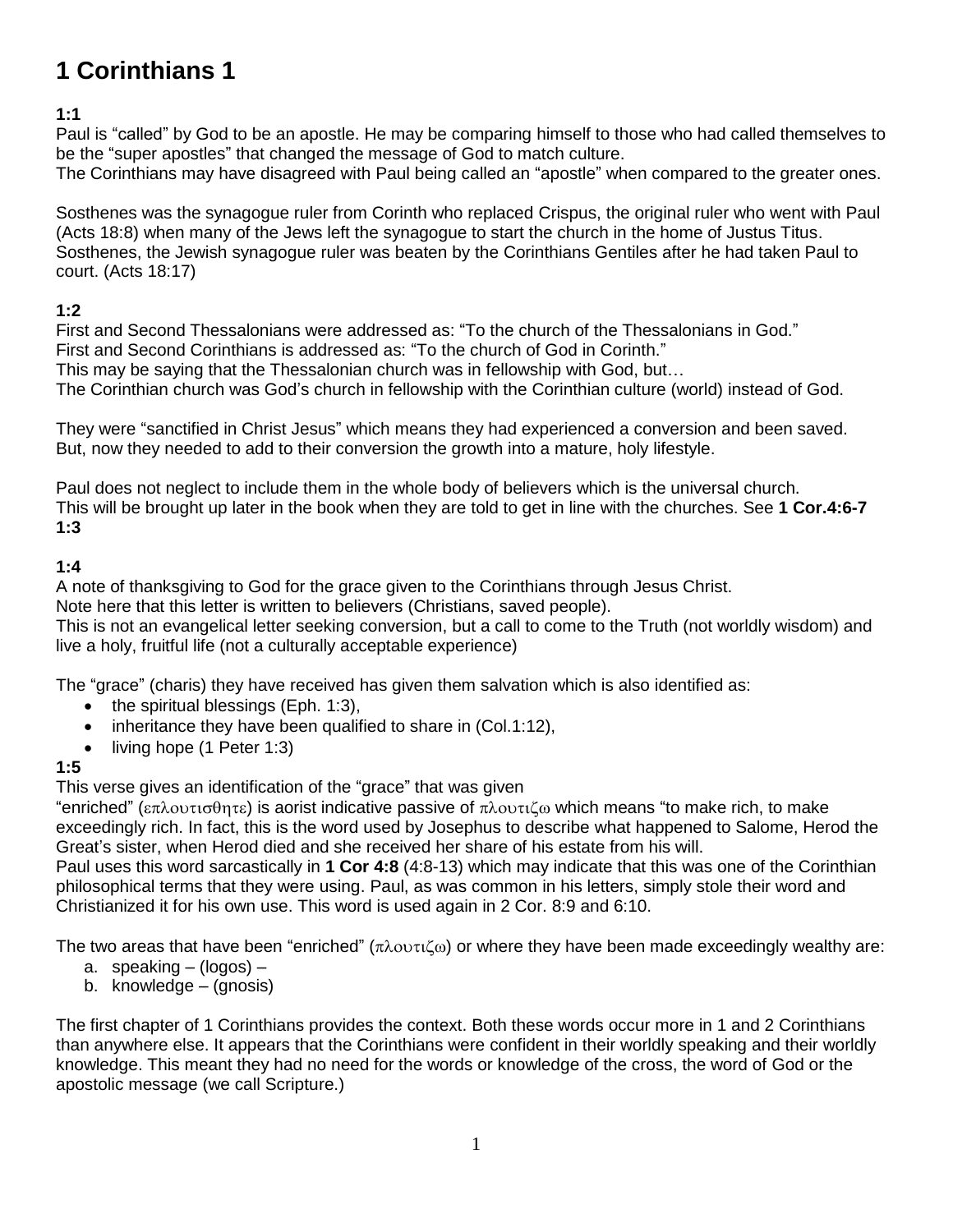## **1:6**

The proof that the Corinthians had the ability to understand actual "words" of truth and to process with true "knowledge" of God is in the fact that they understood Paul's testimony to them in Acts 18. Paul uses this as a reference to what they have and the potential they could be running with.

"Because" or "Just as" – is *kathos* and means "just as" and "inasmuch as." This word means that Paul is giving an explanation of what he has just written.

"confirmed" ( $B\epsilon\beta\alpha\alpha\alpha$ ) is a legal term found used in the papyri of this time that guaranteed security of possessions, testimony, or any legal proof or security.  $B\varepsilon\beta\alpha\alpha\omega$ , "confirm" means "to make firm", "to make stable," "to confirm," "to authenticate," "to guarantee," "to verify," "to prove to be true and certain."

Paul uses their own ability to judge truth correctly and hear God's words in order to receive God's knowledge by the fact that Paul's testimony was received and accepted by them. The Corinthians can't reject Paul without also rejecting their own spiritual conversion and the things they have already accepted as truth. If they change their mind concerning Paul and his gospel they are basically saying they do not have the ability to judge truthfully.

## **1:7**

"Therefore" or the conclusion is you are saved, you do have ability to judge correctly and you are in possession of the true message. And, because of this:

- you are equipped for life here in time
- you are waiting for Jesus to return (be revealed)

"spiritual gift" – used to refer to these things in Scripture and most likely is used in an all-inclusive manner here:

- salvation Rom. 5:15
- God's goodness in all he gives Rom. 11:29
- Manifestations of the Spirit 1 Cor. 12:4

## **1:8**

Paul builds on the eschatological reference to keep things in perspective and focus on the goal. "keep you strong" – is a repeat of the same word used in 1:6 - "confirmed" ( $B\epsilon\beta\alpha\alpha\omega$ ) is a legal term "end" – telios – can mean "complete" and "perfection", but the context is temporal time here or "the end." "blameless" – Romans 8:33 "day of our Lord Jesus Christ" –

## **1:9**

God called you and God is faithful to take you to a successful end.

# **1 Corinthians 1:10-17**

Paul ends the section of thanksgiving to God.

Paul begins the body of the letter

Introduces the first problem.

Reveals the source of his information

Begins to shift from the problem (divisions over leaders) to establishing a doctrinal foundation upon which to deal with the problem and correct their thinking and actions

## **1:10**

"appeal" is  $\pi\alpha\rho\alpha\kappa\alpha\lambda\epsilon\omega$  means to entreat, to encourage, and is used as a polite command. "brothers" combined with "in the name of our Lord Jesus Christ" places them in a fellowship with Paul but in an official capacity.

"in the name of" will become an issue in a few verses concerning baptism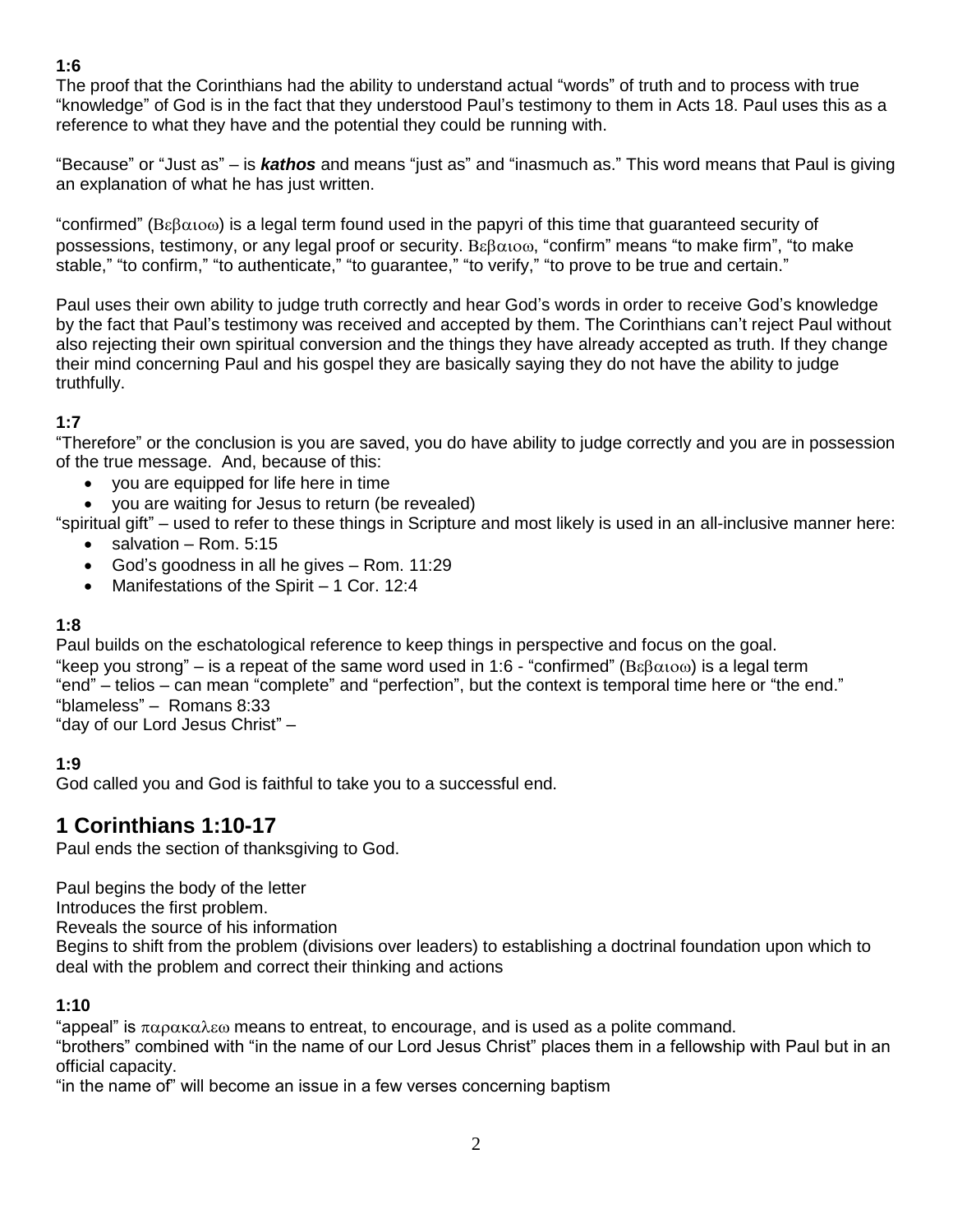"That" is followed by three verbs:

- a) agree with one another
- b) may be no divisions
- c) may be perfectly united

Literal Greek says:

"in order that the same thing you say all, and not be among you divisions, but you may be having been joined together in the same mind and in the same opinion."

What Paul is not talking about is variations, diversity or a need for uniformity. 1 Corinthians 12 and Galatians 2:1-10

What Paul is talking about is divisions which is the Greek word  $\sigma\chi_1\varsigma\mu\alpha$  from  $\sigma\chi_1\varsigma\mu\alpha\tau\alpha$  "skisma" and means "split, division and is a picture of destruction of unity through force and was used to refer tearing a garment or a political factions struggling for power."

"perfectly united" or "knit together is used in Mark 1:19 for mending and restoring nets.

"Mind" refers to the general principles

"Thought" or "opinion, judgment" refers to the special application of the general principles.

**1:11**

Chloe's household included those listed in 1 Cor. 16:15-17 – Stephanas, Fortunatus and Achaicus **1:12**

- **1:13**
- 
- **1:14**
- **1:15**
- **1:16**
- **1:17**

## **First Corinthians 1:18-25**

The division of these verses:

- a) 1:18-25 the message of the cross (Paul's text verse Isaiah 29:14)
- b) 1:26-31 the people who heard the message (Paul's text verse Jeremiah 9:3-24)
- c) 2:1-5 the person who brought the message
- d) 2:6-16 what really is spiritual and what really is wisdom? (Paul's text verse Isaiah 64:4)

## The answer to *"What is really spiritual?"*

Spiritual here are those with the Holy Spirit or all believers.

The answer to *"What is wisdom?"*

 Wisdom is using the "power" (presence) of the Spirit to see life and the world from the divine perspective.

The APPLICATION of real "spirituality" and real "wisdom":

 The spiritual person with the wisdom of God will be able to embrace values, morals, future plans, priories and world views that agree with God's Word, God's character and are often different and unrecognizable for the natural man using natural wisdom.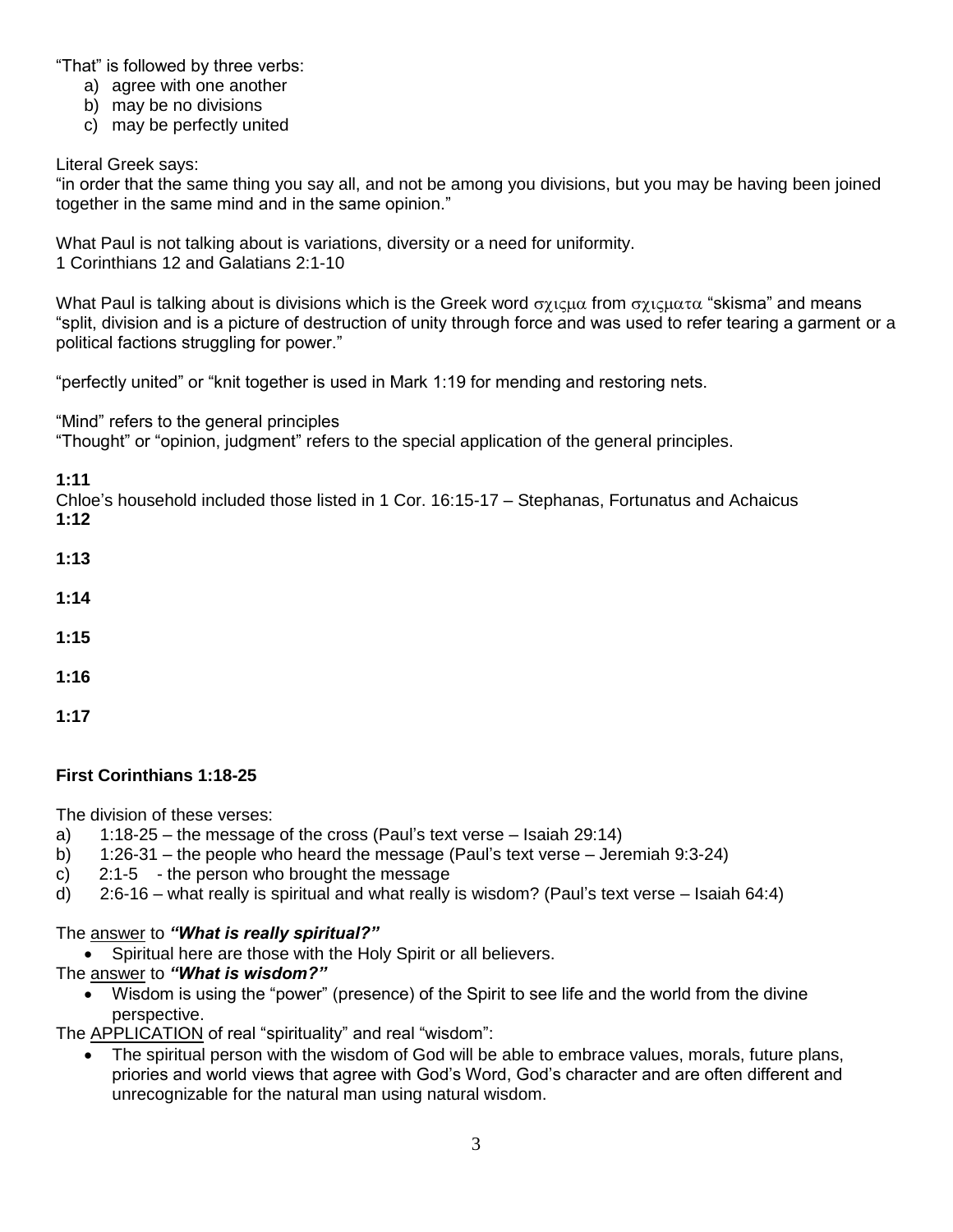The Avenues that Paul uses to prove his point:

- a. the means was the cross.  $\dots \dots \dots$  it was simple 1:18-25
- b. the people were the Corinthians . . . .they were simple 1:26-31
- c. the preacher was Paul  $\dots \dots \dots$  he was simple 2:1-5

Indeed human wisdom is not greater than God's wisdom.

But the cross was not even a dispensing of God's wisdom to men.

The cross does not count on men receiving the wisdom of God and so become wiser.

The cross baffles men. Men do not receive a higher level of wisdom and so be able to say, "Ah, now I have figured it out."

The cross baffles the Jew. The cross baffles the Gentile. The cross runs contrary to the wicked and is not the hope of the self-righteous.

To crucify the messiah or to sacrifice the hope of the world was not a concept in the realm of man.

The Corinthians had tried to move on from the simple message of the cross to something more profound and worthy of their time and reputation.

Imagine in the great philosophical culture of Greece to hold to the gospel message.

It was simple. It was unimaginable. So it was unreasonable to the Greek mind which made the gospel foolish. The Corinthians had tried to move on from the gospel message as quick as they could and find with in the Christian message something more worthy of their intellect.

## **1:18**

Two groups in Paul's division of people:

- a. those who are perishing
- b. us who are being saved

Previously to the Jew there were two groups:

- a. the Jew
- b. the Gentile

To the Greek there were two groups:

- a. the Greek/Roman
- b. the Barbarians

## **1:19**

Isaiah 29:14 – here in 29:1 Ariel (lit. "altar hearth" referring to temple altar) is Jerusalem are caught up in an endless cycle meaningless religious activities. Their attitude will put them into a stupor. When the words are read they cannot understand so the revelation of God is reduced by men to simply following rules. Men cannot understand God without God's presence.

In Rabbinic style Paul reaches for a text verse to build his argument around.

## **1:20**

Is Paul's open invitation addressed to his now imaginary scholars and wisemen that he will debate? Wise man = Greeks

Scholar = is " $\gamma \rho \alpha \mu \mu \alpha \tau \epsilon$  which is the Jewish term for the experts in the Law such as the Rabbis and the teachers of the law. This word is not used among the Greeks for their lawyers, etc.

Philosopher = means "debater" and is only used twice in all of Greek writing (here and in Ignatius.) It is a personal word aimed at the Corinthians.

Paul has challenged his opponents:

- a. The Greeks
- b. The Jews
- c. The Corinthians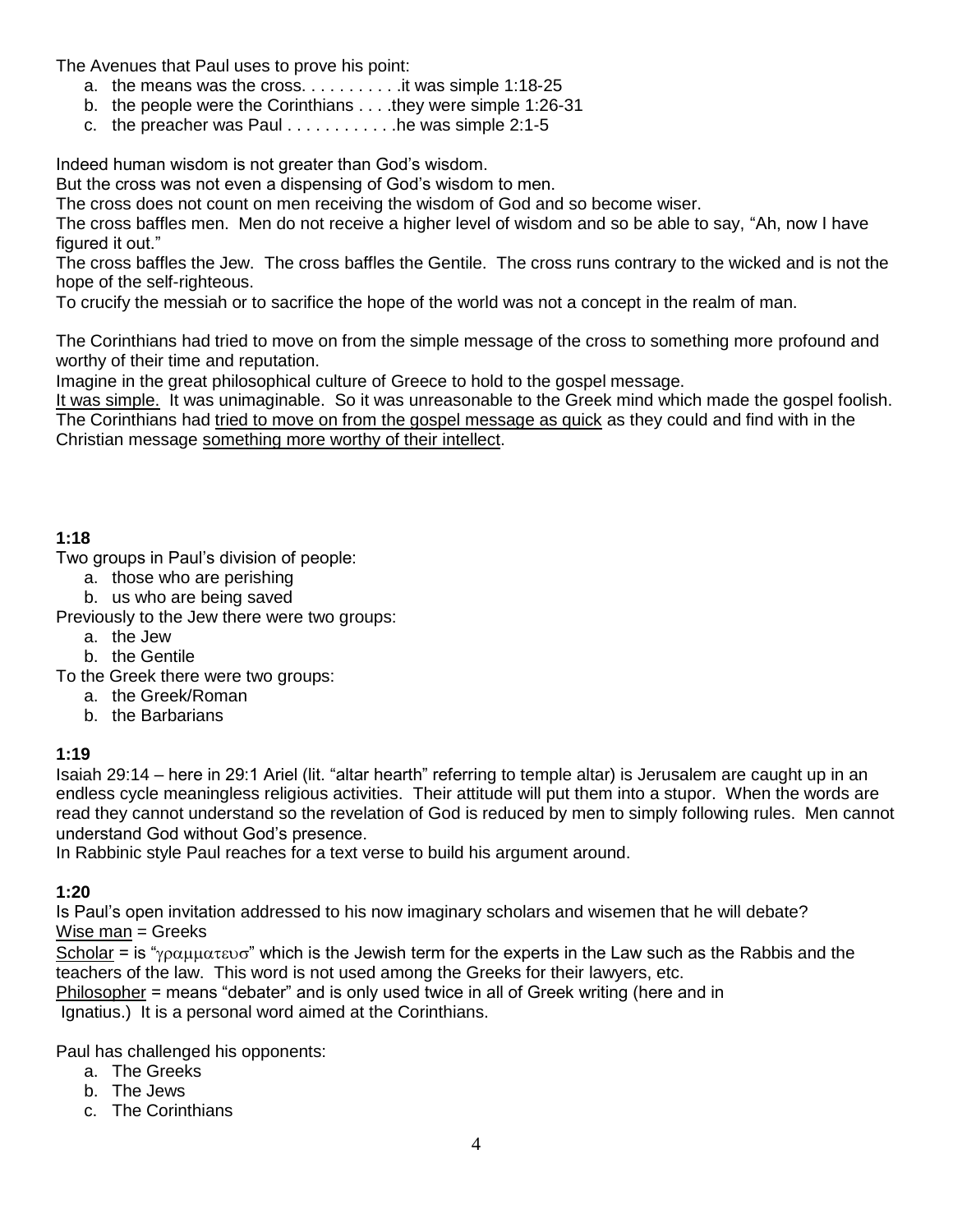Has not God made foolish the wisdom of the Jews and the Greeks and even the Corinthians?

## **1:21**

Paul begins his argument with a statement all sides can agree on: "the world did not discover God through a system of wisdom."

#### *Explanation:*

Distinguish between knowing God exists (Romans 1) and understanding what God is doing (1 Cor. 1:21) The world knows God exists that is why all cultures are religious and why false religions develop. Paul is not saying people do not know of God.

Paul is saying once people recognize God though natural means they cannot simply "know" God or understand his ways and his plans.

After recognizing God's existence it is up to man to pursue God for his revelation.

As Romans 2:7 says.

In Romans 1:21-28 men fail to do this. Instead they create gods in their own images from their own imaginations. They make gods who think like men think.

"Foolishness of what was preached" refers to the proclamation of that second step to knowing God – the proclamation and the hearing of his word.

Those who recognize and accept ("believe") the revelation from God are saved.

#### **1:22**

Jews want to see a sign something they can physically see and trust in. Their Messiah would manifest physically and change the world. Today's Jew is looking for a natural man who is a political leader to improve their world through a process.

Greeks want to hear something they consider to be wisdom from their own understanding. Herodotus says, "All Greeks were zealous for every kind of learning." The Greeks had advanced logic and Sophia to the place that the world was abandoning the gods.

But a preacher is going to present God's revelation. It is neither a physical manifestation nor is it something that agrees with men's lower, natural reasoning. It is a revelation from God.

Thus, the preacher's message appears to be and is counted as "foolish":

- a. This does not mean it is foolish, illogical, anti-reality, senseless, uneducated, fictional, etc.
- b. It means men in their senses and in their thinking cannot find it. They must hear it from God.

## **1:23**

Crucified Messiah was not the sign the Jews were waiting for. The two things, "crucified" and "Messiah" cancel each other out.

The Jews did not crucify for public display but they did stone and then hang the body for public display. (Deut. 21:23)

"Christ crucified" does not fit the Jewish perspective. Thus Paul's attitude in Gal. 1:13-14 and 3:13.

The Greeks considered Christianity along the same lines as all the other religions that had been dismissed as legends, superstitions. Belief in Jesus was to them as foolish as belief in Zeus or Hercules.

#### **1:24**

It seems that God may have made a mistake.

If the Jews want a sign then give them the victorious Messiah

If the Greeks want wisdom then give them some wonderful logic.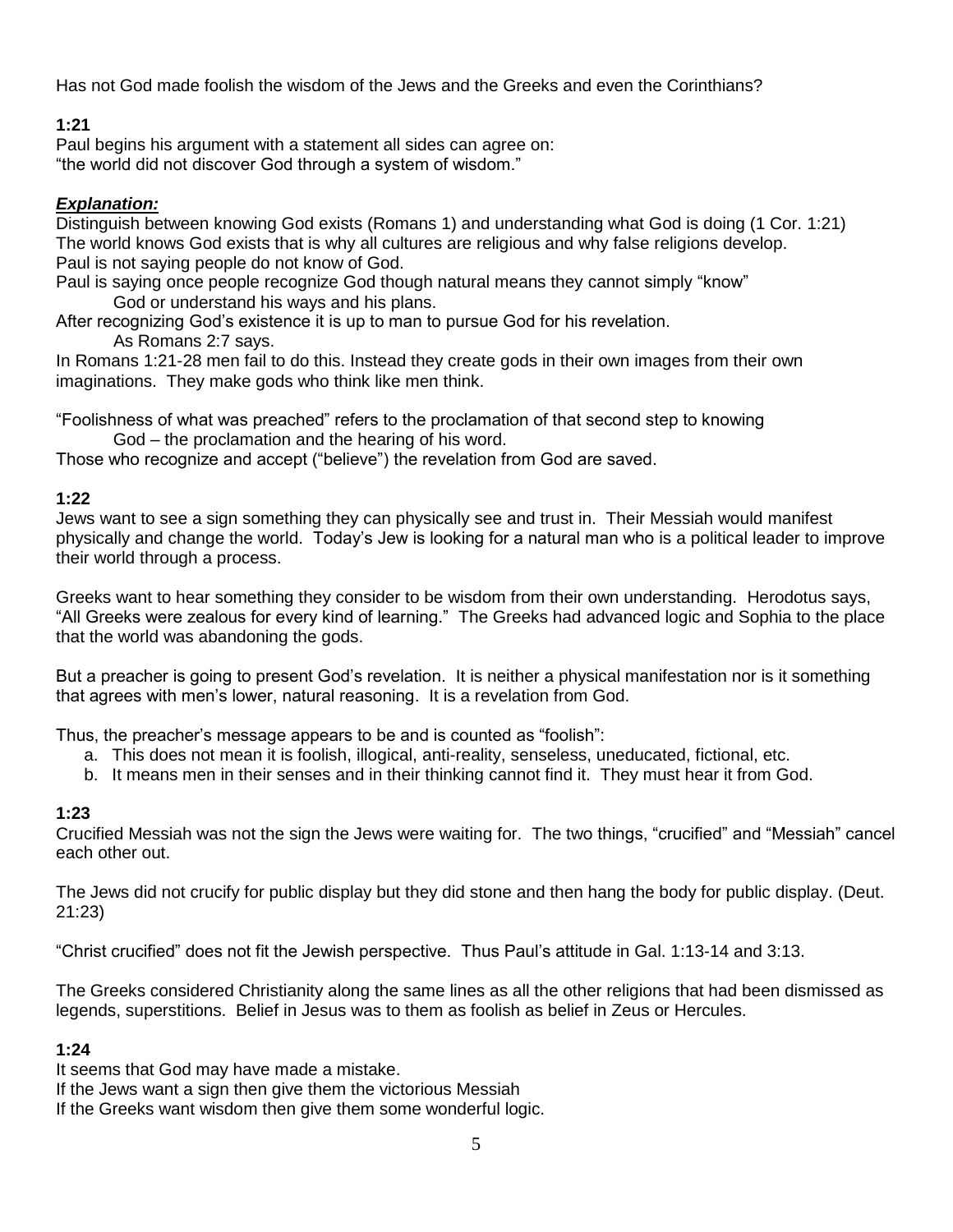But, that would be catering to men's natural abilities and understanding.

This is the level that idols (satan) meets man.

God is beyond man's understanding and plans.

Through the cross God has entered the world of man with a greater plan, a greater nature and a greater life. If man could understand it, then man would have thought of it.

#### **1:25**

Conclusion is agreeable to all: God is better on a bad day than men are on a very, very good day.

Point: The Corinthians need to loss the thought that the gospel message is too simple for them. That attitude simply means they have no idea what they are talking about.

#### **1:26**

"Brothers" is the start of a new point in Paul's writing. It will be a new point but a continuation of his theme. In the eyes of the world and its pursuit of greatness, wisdom and stability the Word of God and the Kingdom of God are not understood.

The world sees all of God and his plan as: Simple message, Simple people, Simple preacher.

Boasting becomes the new theme:

- a. the Corinthians were boasting one leader verse another
- b. Paul goes to Jeremiah 9:23-24 for his text verse in this second point

"Called" is a reference to their point of salvation. When they were "called" to receive the offer of salvation none of them were called because they deserved it.

"Called" is from the word " $\kappa\alpha\lambda\epsilon\omega$ ". The root word is " $\kappa\alpha\lambda$ " and so our English word "call". The word means "to call anyone, to invite, summon".

Theologically it is used of the Divine call to partake of the blessings of redemption. It does not mead the call or invitation cannot be rejected. Throughout scripture men have rejected God's call.

"Not many" is not exclusive but it is limiting. Meaning there were among them some considered by the world to be wise, influential and noble.

"Human standards" is the word "sarka" or "flesh". It the first use of this be Paul.

They themselves have nothing to boast about in the natural but yet they are judging Paul by this Human standard. Paul is simply turning it around and applying it to them. Their only strength is the fact that they accepted God's call.

"Wise" is "Sophia" "Influential" ("powerful) is the word for power "dunamis" Both these terms have already been used.

Jeremiah 9:23 uses two of these but Jeremiah uses "rich" as the third word. Paul instead chooses to use the word "well born" which refers to born into the upper class of wealth. Many of the Corinthians were probably wealthy, but few were born into the noble class.

Some of the Corinthian believers were of the upper class by birth: Crispus, Gaius, Erastus, Stephanas

Paul's point was it did not take special qualifications to receive the call to the gospel.